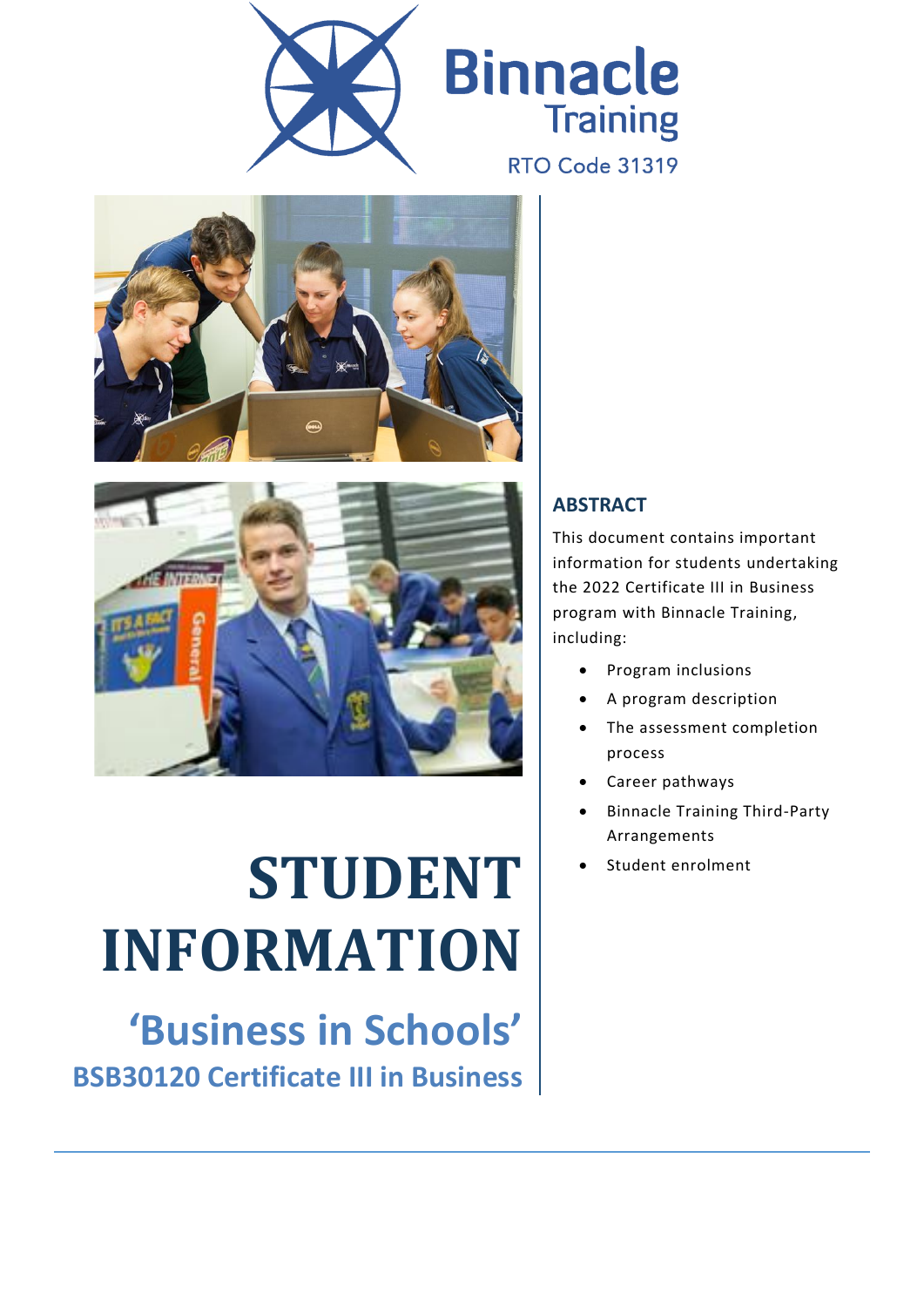# Program Inclusions

Binnacle's 'Business in Schools' program incorporates the nationally recognised qualification: **BSB30120 Certificate III in Business.**

The program covers the skills and knowledge required for an employee entering the Business Services industry and/or pursuing further tertiary business pathways (e.g. Certificate IV, Diploma and Bachelor of Business).

In particular, 'Business in Schools' involves:

- Personal Wellbeing
- Organising personal work priorities
- Leadership and teamwork
- Safety and sustainability in the workplace
- Inclusivity and communication
- Delivering a service to customers
- Recommending and promoting products and services
- Designing and producing electronic presentations and business documents
- Financial Literacy Developing money management skills

This is achieved by students working alongside an experienced Business Teacher (Program Coordinator) to undertake projects and deliver services within their school community such as the Major Project: Design, Plan and Deliver a Product/Service (Binnacle Boss).

#### Program Outline

The program involves learning the skills and knowledge to become a business professional. This learning will take place in a range of settings, including the classroom (knowledge and project planning) and outdoors (project delivery).

Assessment activities include the completion of practical and knowledge tasks throughout the program. Many of the practical tasks will be assessed and will often require completion of a workplace document (e.g. project plan).

Knowledge tasks generally take the form of a short answer quiz that is completed online.

#### Completing Assessments

All assessment tasks and resources are online and each term has a specific number of assessment tasks.

Your teacher will regularly review the completion of your assessment and if gaps are identified (i.e. assessment tasks incomplete or 'Not Yet Satisfactory'), you will be required to finalise the assessment in your own time (e.g. during exam block) before the next school term commences.

As per the diagram, you will store your completed assessment (and associated documents) online for your teacher to mark and inform you of the outcome ('Satisfactory' or 'Not Yet Satisfactory').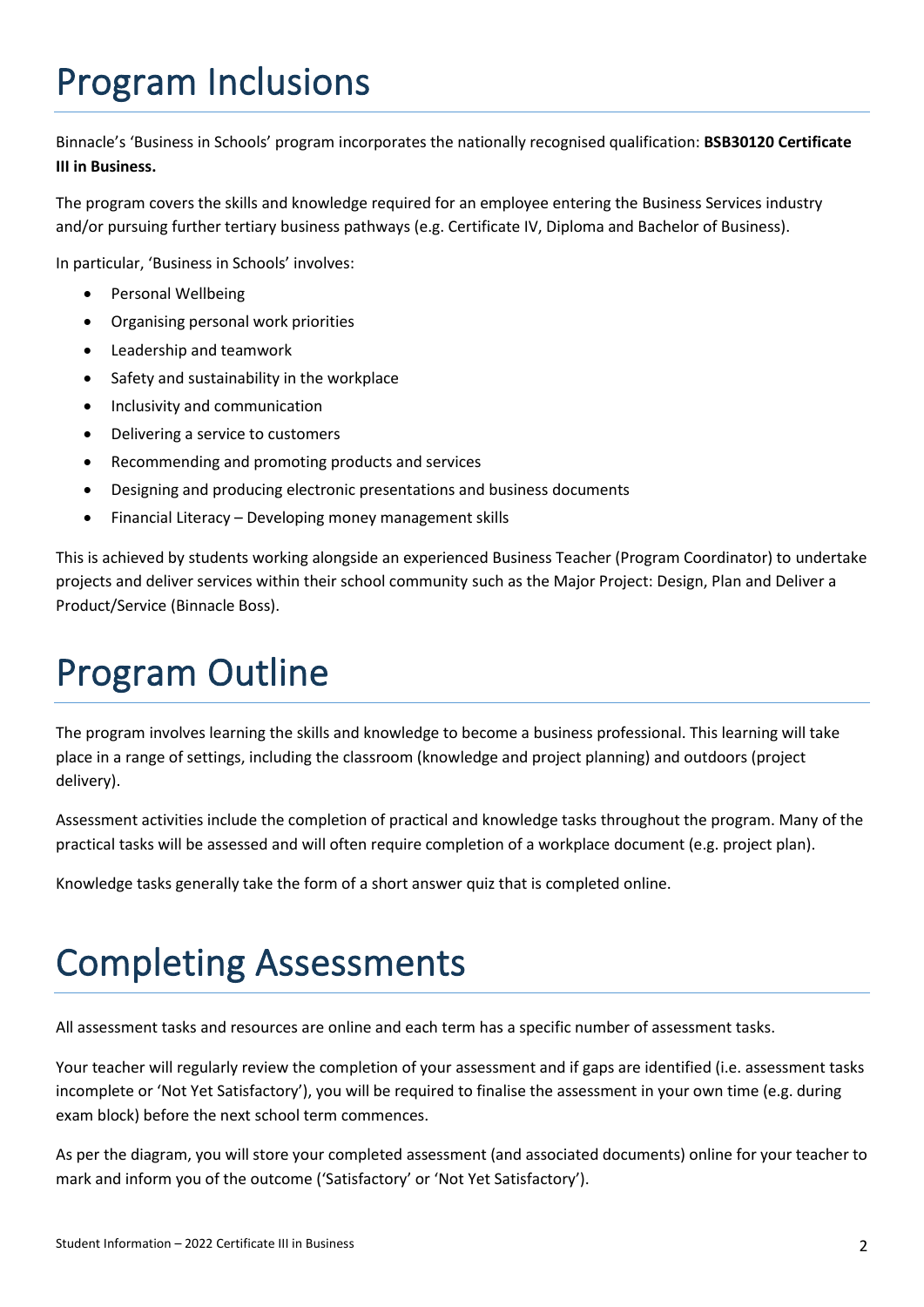- **1. You (the student) complete the assessment each term:**
	- **Knowledge assessments completed online in your Binnacle Lounge.**
	- **Demonstrate required skills in practical tasks.**
	- **Access to training resources to assist with assessment are also available in your Binnacle Lounge.**
		- **2. The teacher marks your assessment:**
			- **Some knowledge assessment items are 'auto-marked' by the Binnacle Lounge learning platform.**
			- **The teacher will mark your other (e.g. project, practical and case study) assessment items.**
			- **The sign-off page in each term is where feedback is provided and the outcome of each assessment item recorded.**

#### Competencies in this Program

| <b>TERMS</b><br>$1 - 4$ | BSBPEF301 | Organise personal work priorities                |  |
|-------------------------|-----------|--------------------------------------------------|--|
|                         | BSBPEF201 | Support personal wellbeing in the workplace      |  |
|                         | FNSFLT311 | Develop and apply knowledge of personal finances |  |
|                         | BSBWHS311 | Assist with maintaining workplace safety         |  |
|                         | BSBSUS211 | Participate in sustainable work practices        |  |
|                         | BSBTWK301 | Use inclusive work practices                     |  |
|                         | BSBXCM301 | Engage in workplace communication                |  |
|                         | BSBTWK301 | Use inclusive work practices                     |  |
|                         |           |                                                  |  |
| <b>TERMS</b><br>$5-7$   | BSBXTW301 | Work in a team                                   |  |
|                         | BSBCRT311 | Apply critical thinking in a team environment    |  |
|                         | BSBTEC301 | Design and produce business documents            |  |
|                         | BSBWRT311 | Write simple documents                           |  |
|                         | BSBTEC303 | Create electronic presentations                  |  |
|                         | BSBOPS304 | Deliver and monitor a service to customers       |  |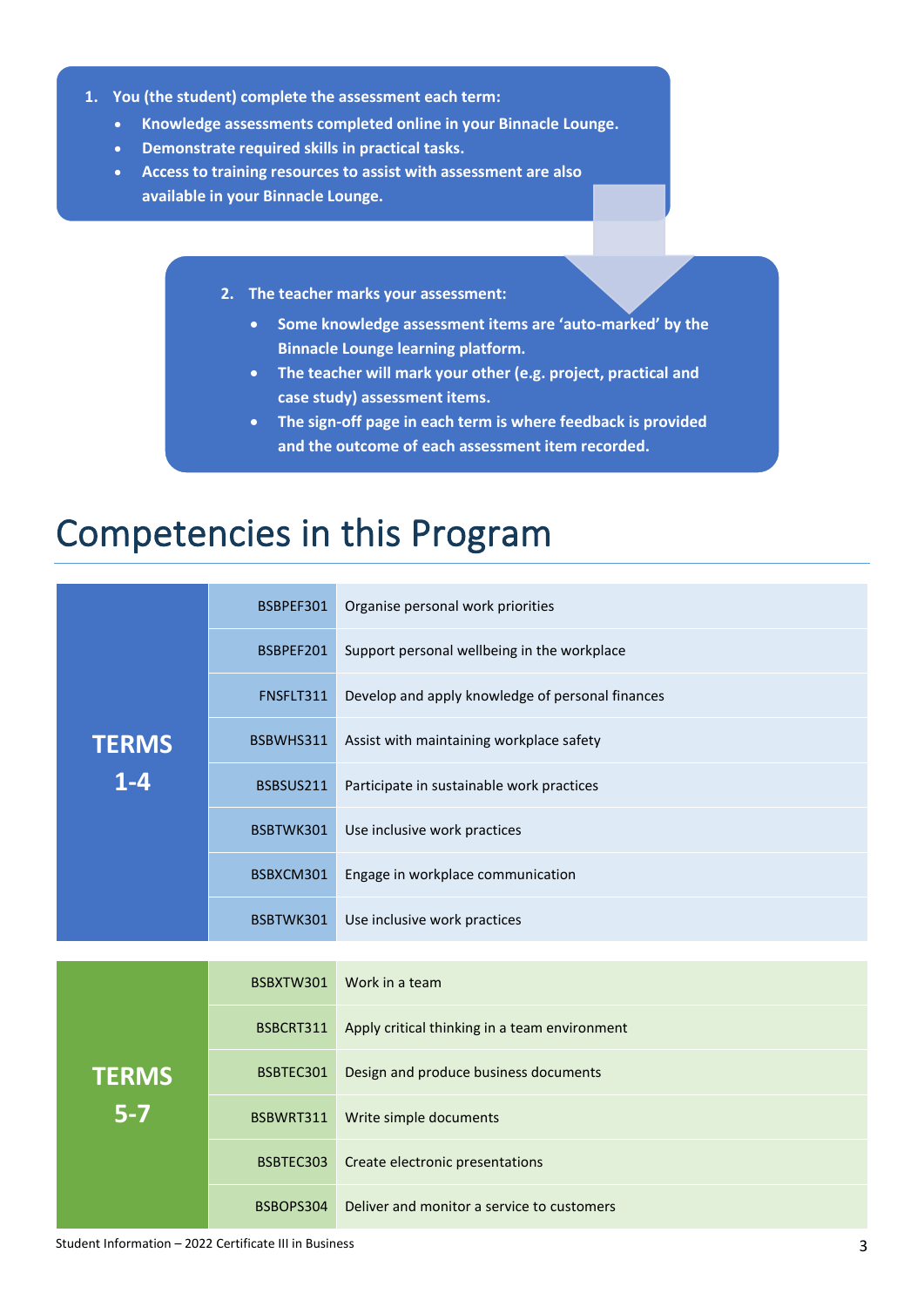## Career Pathways

Graduates of the 'Business in Schools' program may explore a Certificate IV in Business pathway with another training provider (e.g. Sarina Russo Institute) upon completion of their Certificate III in Business.

Further information pertaining to the Certificate IV in Business (including RTO and price) will be supplied throughout your course. Please advise your Business Teacher to contact Binnacle Training if you would like further information regarding the Certificate IV or other inter-related industry pathway qualifications (e.g. Tourism).



#### Binnacle Training Third-Party Arrangements

As the RTO, Binnacle Training engages individual secondary schools under a third-party arrangement to provide physical and human resources to deliver training and conduct assessment.

Binnacle Training Responsibilities: Enrolling students into the VET course, training and assessment outcomes, issuing certificates and testamurs, and ensuring that the VET course is on its scope of registration at all times.

School Responsibilities (as the third-party): The provision of adequate physical (equipment and facilities) and human resources (program deliverer), and delivering training and assessment services on behalf of Binnacle including the provision of student support services such as language, literacy and numeracy (LLN) assistance.